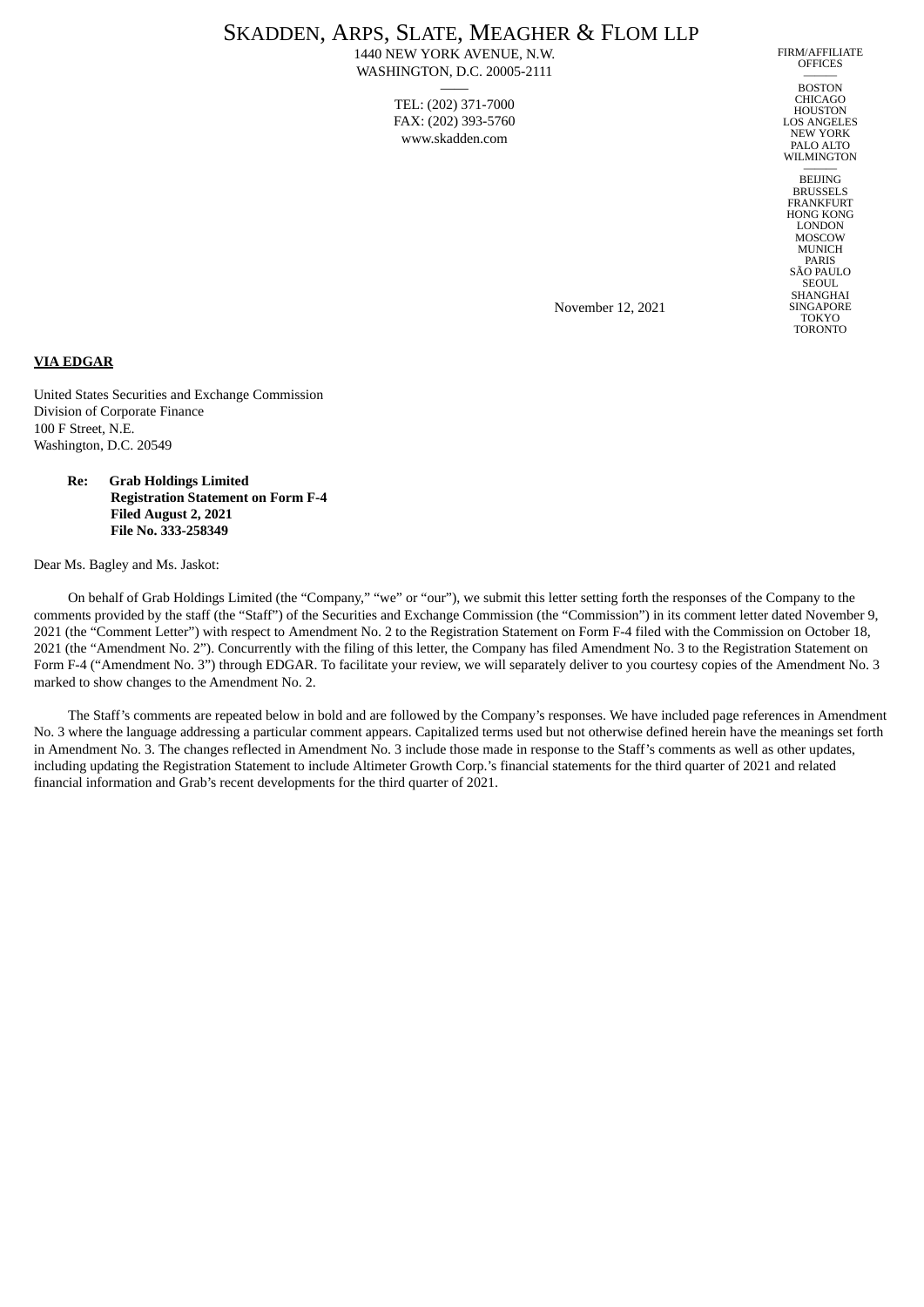## **Amendment No. 2 to Registration Statement on Form F-4**

## **Questions and Answers about the Proposals**

#### **What vote is required to approve the proposals . . ., page 17**

1. Please disclose the number of shares of ACG shares entitled to vote to approve the proposals after taking into account those shareholders **who have entered into an agreement to vote their shares in favor of the proposals.**

In response to the Staff's comment, the Company has revised the disclosure on page 18 of Amendment No. 3.

#### **Organizational Structure, page 32**

2. We note your disclosure that the Articles of Incorporation and the By-Laws of Grab PH Holdings Inc. are in the process of being amended to include the provisions of the Investment Agreement between Grab and its local partner, and is currently pending approval from the Philippines Securities and Exchange Commission. Please amend your filing to discuss the risks, if any, related to the pending **status of the amended Articles of Incorporation and By-Laws.**

The Company respectfully acknowledges the Staff's comment and advises that the Company believes the pending status of the Amended Articles of Incorporation and By-Laws does not have material implications relating to the Company's exercise of control over the relevant Philippine operating entities, since the Investment Agreement between Grab and its local partner, which is included as Exhibit 10.29 to the Registration Statement, is a binding contractual agreement and provides Grab with the requisite control as described in "Grab's Business-Corporate Structure" on page 303 of Amendment No. 3. The purpose of the amendments to the Amended Articles of Incorporation and By-Laws is merely to conform the provisions of the Amended Articles of Incorporation and By-Laws to the provisions of the binding Investment Agreement.

More generally, once the Amended Articles of Incorporation and By-Laws are approved by the Philippines Securities and Exchange Commission, the relevant terms of the Investment Agreement will be memorialized in the Amended Articles of Incorporation and By-Laws and become public records that are binding not only on Grab PH Holdings Inc. and the shareholders but also on third-parties in relation to the matters covered thereby. The Investment Agreement also provides that in the event of a conflict between the organizational documents of Grab PH Holdings Inc. (such as the Amended Articles of Incorporation and By-Laws) and the Investment Agreement, the Investment Agreement will prevail and the shareholders of Grab PH Holdings Inc. have agreed to do all such acts and things and sign and execute all such documents and instruments as may be necessary, desirable or expedient to make the necessary changes in the organizational documents of Grab PH Holdings Inc. (including the Amended Articles of Incorporation and By-Laws) to remove such inconsistency or otherwise give effect to the Investment Agreement. Accordingly, the Company does not believe that the pending status of the Amended Articles of Incorporation and By-Laws gives rise to material risks to the Company.

In response to the Staff's comment and further to the foregoing, however, the Company has provided additional disclosure on pages 34 and 303 of Amendment No. 3 to reflect the foregoing.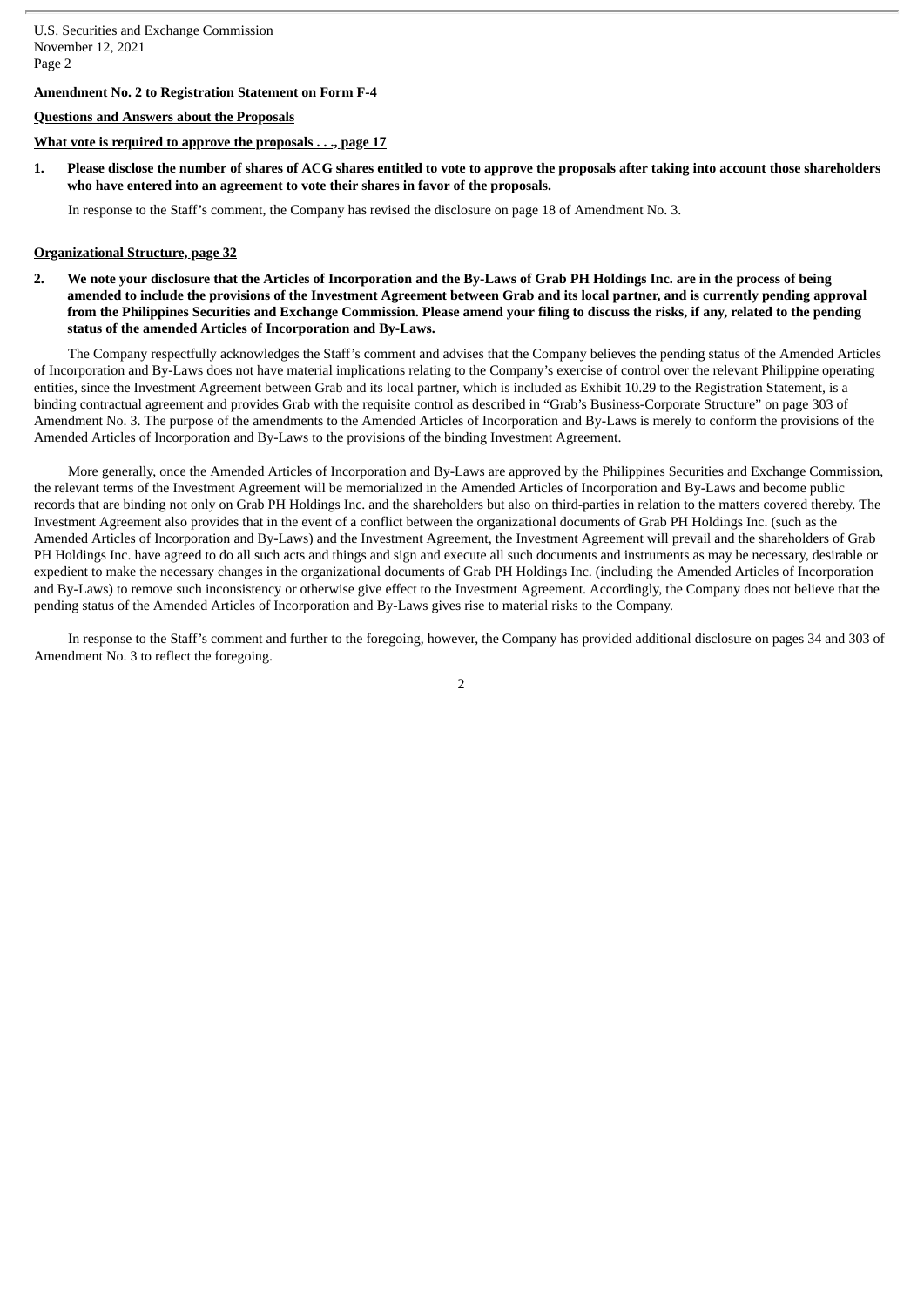## **Risk Factors**

## **"Grab is subject to risks associated with strategic alliances and partnerships.", page 71**

3. Please tell us why you removed the risk factor disclosure outlining the risks associated with respect to Grab's shareholding in the entity **through which it holds its interest in OVO.**

The Company respectfully acknowledges the Staff's comment and advises the Staff that in October 2021 the Company, together with the Company's local partners as described in "Grab's Business—Corporate Structure" on page 302 of Amendment No. 3, acquired all interests in OVO held previously by its former strategic partners, and therefore, the referenced risk factor on strategic alliances and partnerships is no longer applicable with respect to OVO. The risks relating to the shareholding structure of OVO have been retained in the risk factor on page 94 of Amendment No. 3.

## **"The Business Combination may be completed even though . . .", page 106**

4. We note your response to comment 8, and your amended disclosure on pages 107 and 139. Given that the "Grab Disclosure Letter" is a defined term highlighted in your filing, please amend your disclosure to clearly explain: (1) the purpose of the Grab Disclosure Letter; (2) when you entered into the Grab Disclosure Letter; and (3) the material terms contained in the Grab Disclosure Letter. While your current disclosure explains how Section 1.1 of the letter functions and that the letter contains material terms that are also contained in the **proxy statement/prospectus, the circumstances surrounding the letter, its purpose, and its terms, remain unclear.**

In response to the Staff's comment, the Company has revised the disclosure on pages 150 and 151 of Amendment No. 3.

### **Risks Relating to GHL**

### **"GHL will issue GHL Class A Ordinary Shares . . .", page 110**

5. We note your amended disclosure that Grab is exploring plans under which the shares that certain strategic partners and investors of Grab hold in certain subsidiaries or joint ventures of Grab would be exchanged, and investors would ultimately receive GHL Class A Ordinary Shares. Further, "Grab has started preliminary discussions with some of these strategic partners and investors, but has not finalized or committed to a plan." Please disclose the maximum amount of GHL Class A Ordinary shares that would be issued if all strategic partners and investors participated in this exchange. Please confirm that, if Grab finalizes or commits to a plan with any of these strategic partners or investors prior to requesting acceleration of the current F-4, the company will file a pre-effective amendment **describing the plan(s).**

In response to the Staff's comment, and to reflect the updated status of discussions with its strategic partners and investors, the Company has updated the disclosure on page 112 of Amendment No. 3. The Company also confirms that, if it finalizes or commits to a plan with any of these strategic partners or investors prior to requesting acceleration of the effectiveness of the Registration Statement on Form F-4, the Company will file a pre-effective amendment describing the plan(s).

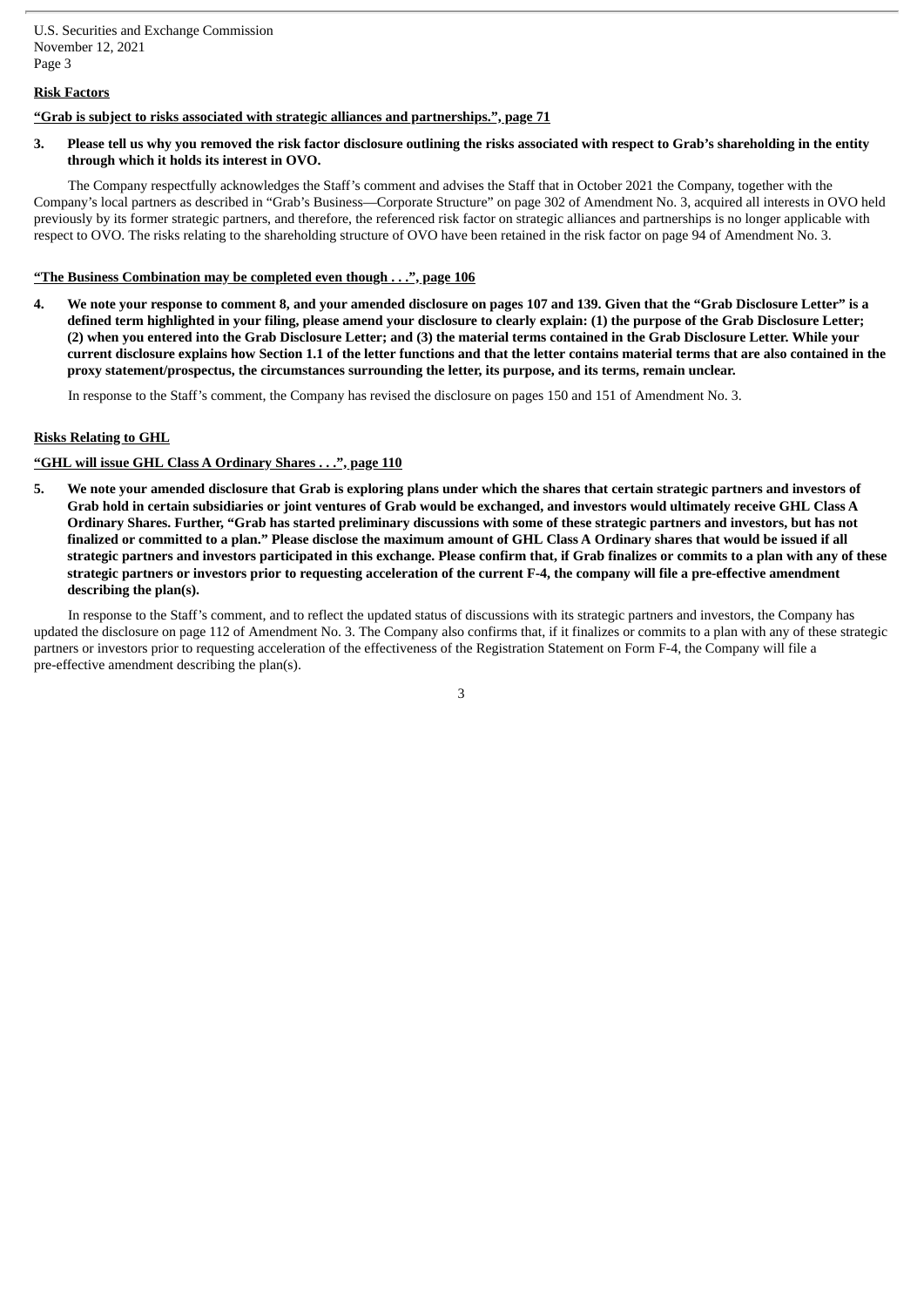# **Background of the Business Combination, page 155**

6. We note your response to comment 10, and your amended disclosure on page 155. However, your amended disclosure is not completely responsive to our comment. Please amend your disclosure to discuss the reasons specific to each party for why they were ultimately not **pursued by the board.**

In response to the Staff's comment, the Company has revised the disclosure on page 159 of Amendment No. 3.

7. We note your amended disclosure that "\$6.8 million will be disbursed among J.P. Morgan, Morgan Stanley, Evercore and UBS upon the consummation of the Business Combination, subject to AGC Board's discretion, with the exact allocation to be determined closer to the closing of the Business Combination." Please disclose the services for which each of the aforementioned entities will receive a portion of this \$6.8 million, and describe the factors the board will consider in determining the allocation. Please also disclose the basis for the **additional \$8.2 million in fees the board can pay at its discretion.**

In response to the Staff's comment, the Company has revised the disclosure on pages 159 and 183 of Amendment No. 3.

8. We note your amended disclosure that the AGC board considered certain pending and potential litigation matters, including those related to driver-partner incentives and the investigation relating to potential violations of certain anti-corruption laws related to its operations in one of the countries in which it operates and has voluntarily self-reported the potential violations to the U.S. Department of Justice." Please describe what specifically the board considered with respect to these matters, any material discussions about such matters, how the board evaluated the potential risks, and how such matters influenced the negotiations and final terms of the business combination. Please also disclose elsewhere any material information relating to pending or potential litigation matters related to driver-partner incentives.

In response to the Staff's comment, the Company has revised the disclosure on page 163 of Amendment No. 3. The Company also respectfully acknowledges the Staff's comment and advises that all relevant information relating to pending or potential material litigation matters related to driverpartners, if any, has been disclosed in the section entitled "Grab's Business—Legal Proceedings" that begins on page 297 of Amendment No. 3 and in the "Risk Factors" section, including the risk factor with the heading "—Adverse litigation judgments or settlements resulting from legal proceedings in which Grab may be involved could expose Grab to monetary damages or limit the ability to operate its business." on page 84 of Amendment No. 3.

 $\overline{A}$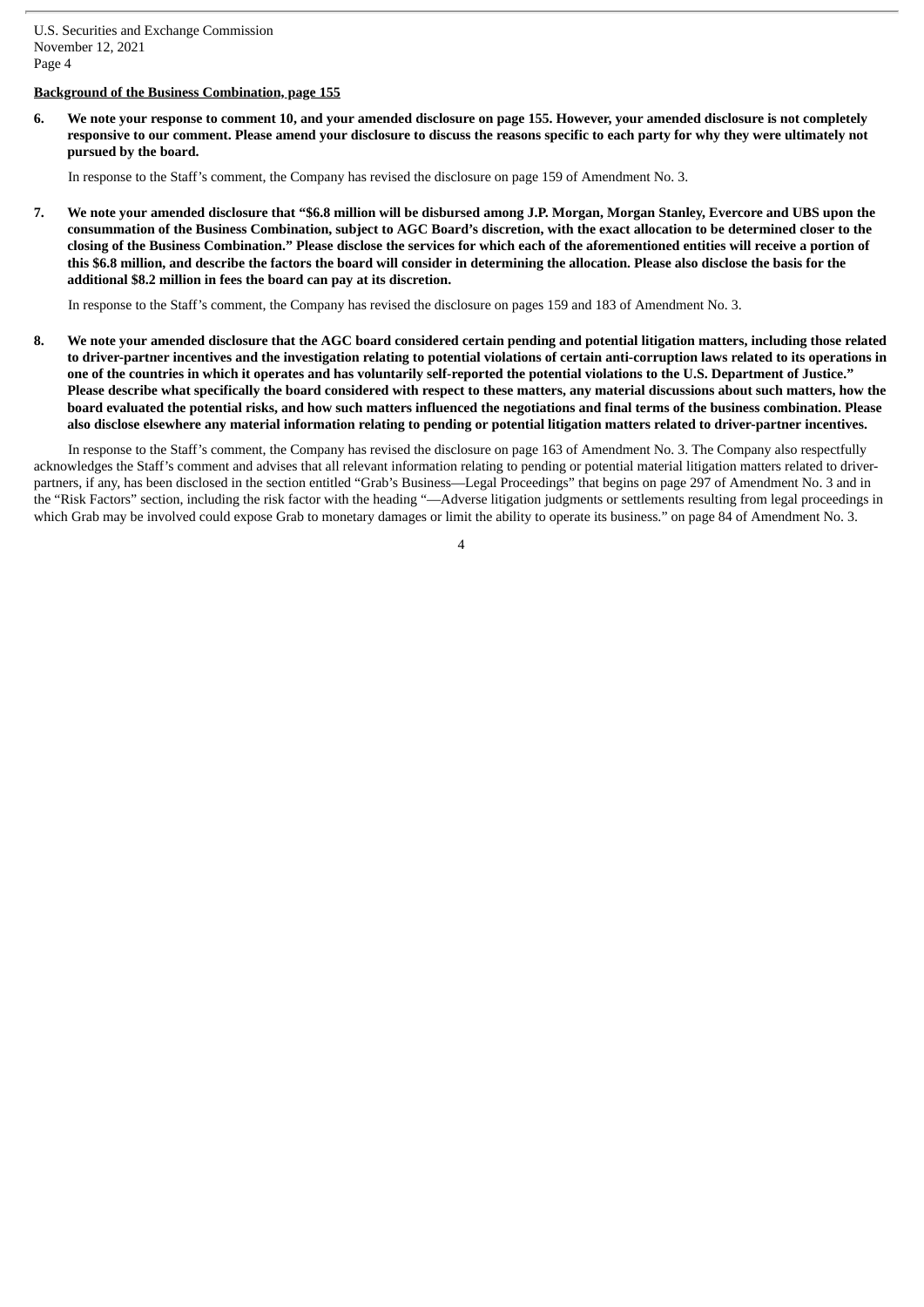9. We note your response to comment 12, and your amended disclosure that "Each of the diligence materials were prepared in connection with the transaction and therefore materially related to the transaction." In this regard, please provide the disclosures required by Item 14(b)(6) of Schedule 14A and Item 1015(b) of Regulation M-A, or tell us why you believe you are not required to do so. Please also discuss any material issues in the diligence reports and the discussions related to such issues, including how they impacted negotiations.

The Company respectfully acknowledges the Staff's comment and advises the Staff that it does not believe any of the due diligence summaries referenced constitute a "report, opinion or appraisal materially relating to the transaction" within the scope of Item 14(b)(6) of Schedule 14A and Item 1015(b) of Regulation M-A. As disclosed in Amendment No. 3, the AGC Board and its representatives reviewed (i) legal due diligence summaries with respect to corporate matters, intellectual property matters, regulatory matters, material contracts, and employment matters, as applicable, prepared by Ropes, Baker & McKenzie LLP, DFDL, Noerr, and Shin & Kim LLC relating to legal due diligence matters in their respective jurisdictions, which included the United States, China, Indonesia, Malaysia, Myanmar, Philippines, Singapore, Thailand, Vietnam, Cambodia, Romania and South Korea (collectively, such legal due diligence summaries, the "Legal Due Diligence Summaries"), as well as (ii) a due diligence summary prepared by KPMG LLP with respect to Grab's tax, financial, commercial and cyber security matters (the "KPMG Due Diligence Summary" and, together with the Legal Due Diligence Summaries, the "Due Diligence Summaries"). The Due Diligence Summaries were prepared by the relevant advisors to assist AGC in its due diligence review of certain aspects of Grab's business based on each of the advisor's respective expertise and review of due diligence materials provided by Grab throughout the due diligence process.

For further clarity as to why none of these Due Diligence Summaries constitute a "report, opinion or appraisal materially relating to the transaction" within the meaning of Item 14(b)(6) of Schedule 14A and Item 1015(b) of Regulation M-A, the Due Diligence Summaries were limited only to due diligence considerations which the AGC Board and its representatives considered as one of many factors in arriving at its recommendation to approve the transactions. None of the Due Diligence Summaries contained any valuation analysis or opinions or otherwise opined on the fairness or amount of consideration to be paid in connection with the Business Combination. The Due Diligence Summaries did not opine on the reasonableness of the terms of the Business Combination and none of the advisors who provided Due Diligence Summaries arrived at or provided any independent conclusions or made any recommendations regarding the value or soundness of the transaction. As disclosed throughout Amendment No. 3, the AGC Board did not obtain a third-party valuation or fairness opinion, or any other "report, opinion or appraisal materially relating to the transaction" within the meaning of Item 14(b)(6) of Schedule 14A and Item 1015(b) of Regulation M-A in connection with the Business Combination and determined that AGC's directors and officers and the other representatives of AGC had substantial experience in evaluating the operating and financial merits of companies similar to Grab and relied on this experience in approving and recommending the transaction.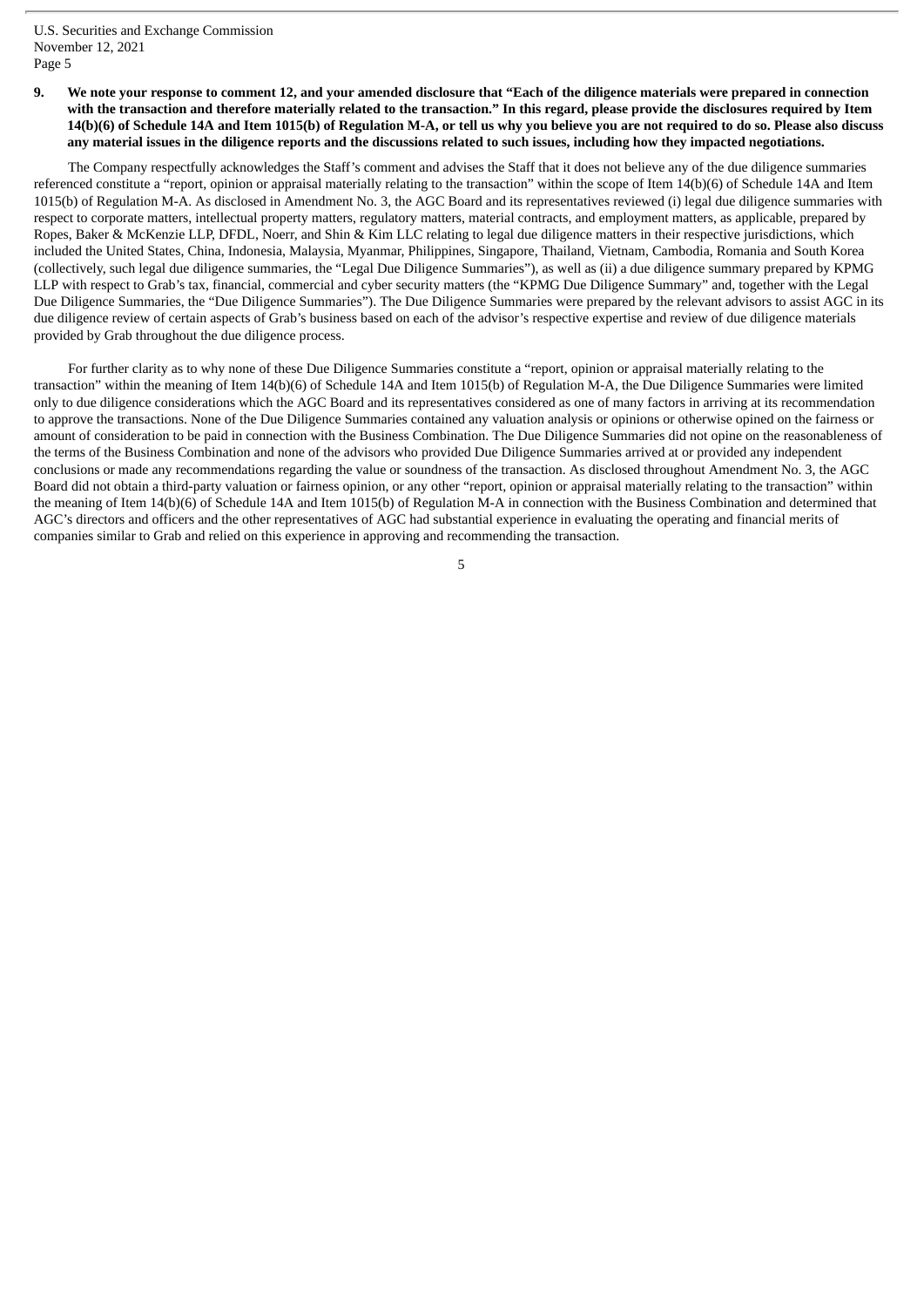In response to the Staff's comment relating to Item 14(b)(6) of Schedule 14A and Item 1015(b) of Regulation M-A, the Company has revised the disclosure on page 164 of Amendment No. 3 to clarify the nature of the Due Diligence Summaries (making it more clear that these summaries related solely to due diligence), describe how these summaries factored into discussions and negotiations relating to the transaction, and remove the statement that "[e]ach of the diligence materials were prepared in connection with the transaction and therefore *materially related to the transaction*" (emphasis added), given this statement was added in direct response to comment 12 of the Staff's letter of October 18, 2021, which asked the Company whether the reports referenced were "materially related to the transaction". The statement was added to Amendment No. 2 under the assumption that in such comment 12 the SEC was asking for clarification about whether the reports related to the transaction generally, not whether they were "reports… materially relating to the transaction…" required to be disclosed pursuant to Item 14(b)(6) of Schedule 14A and Item 1015(b) of Regulation M-A. With the understanding now that the Staff is looking to confirm whether disclosure pursuant to Item 14(b)(6) of Schedule 14A and Item 1015(b) of Regulation M-A is required, given that for the reasons stated above the Company believes that the summaries are not reports required to be disclosed pursuant to these requirements, the statement has been removed to avoid any unnecessary confusion regarding the applicability of Item 14(b)(6) of Schedule 14A and Item 1015(b) of Regulation M-A to the Due Diligence Summaries.

In response to the Staff's comment "[p]lease also discuss any material issues in the diligence reports and the discussions related to such issues, including how they impacted negotiations.", the Company has revised the disclosure on page 164 of Amendment No. 3.

10. We note vour revisions in response to comment 13, however vour disclosure continues to list the topics discussed at the meetings without explaining what was considered and discussed about such topics and how they were considered or evaluated by the board. As one example only, where you state that the board evaluated the sufficiency of Grab's protection of its brand value and technology, as well as the potential for infringement or competition, you do not identify what particular technology or core assets you were referring to, the specific **risk of infringement or competition, or how it could adversely impact Grab. Please revise accordingly.**

In response to the Staff's comment, the Company has revised the disclosure on pages 163, 165, 167 and 168 of Amendment No. 3.

#### **Certain Prospective Operational and Financial Information, page 169**

You disclose on page 171 that the projections are based on assumptions of an increasing number of users of Grab's services, increasing transaction frequency and spend per transaction, and that incentives as a percentage of GMV will continue to decline. Please quantify such assumptions so that investors are able to evaluate whether such assumptions are consistent with past trends. Please also explain why you believe that you will have an increasing number of users given that MTUs for recent periods appear to be stagnant and are below the **MTUs for 2019.**

In response to the Staff's comment, the Company has revised the disclosure on pages 175 and 176 of Amendment No. 3.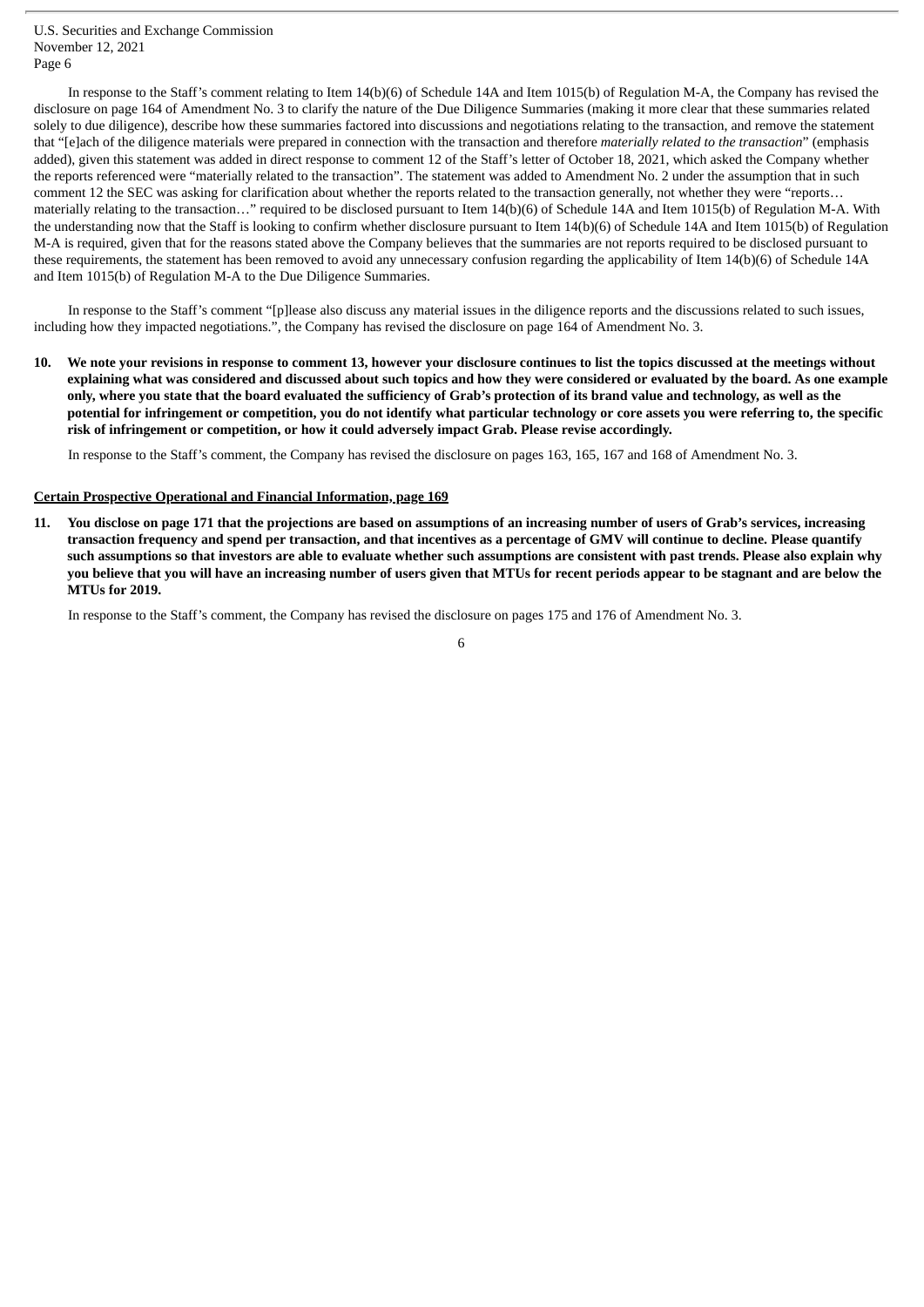## **Corporate Structure, page 296**

# 12. Please identify the "local partners" referenced in this section, or tell us why you believe you are not required to do so.

In response to the Staff's comment, the Company has revised the disclosure on pages 33, 34, 302 and 303 of Amendment No. 3.

## **Key Operating Metrics, page 349**

### **13. We are still reviewing your response to comment 34 and may have additional comments.**

In response to the Staff's earlier comments, the Company respectfully advises the Staff that it has revised the disclosure in Amendment No. 3 to remove references to Adjusted Net Sales and add disclosure regarding partner and consumer incentives consistent with the Company's draft submission provided to the Staff on October 29, 2021.

## **Monthly Transacting Users, page 350**

14. We note your response to comment 33 and your statement that "MTU data regarding specific products and offerings is less useful as a reflection of consumer engagement and business performance since such data is highly variable and influenced by a wide range of factors, such as seasonal weather patterns and COVID-19." However, the significant variability in MTUs suggests that disclosure of MTUs by segment, with appropriate narrative disclosure explaining the reasons for changes in the number of MTUs, would be helpful for an investor to understand how changes in demand in the mobility segment versus the delivery segment impact the company's financial results. In addition, we note that MTUs remain below MTUs for the year ended December 31, 2019, but without MTU data by segment it is unclear how, and to what extent, this is due to decreases or stagnation in delivery MTUs or mobility MTUs. Please revise accordingly.

In response to the Staff's comment, the Company has revised the disclosure on page 360 of Amendment No. 3.

*\* \* \** 7